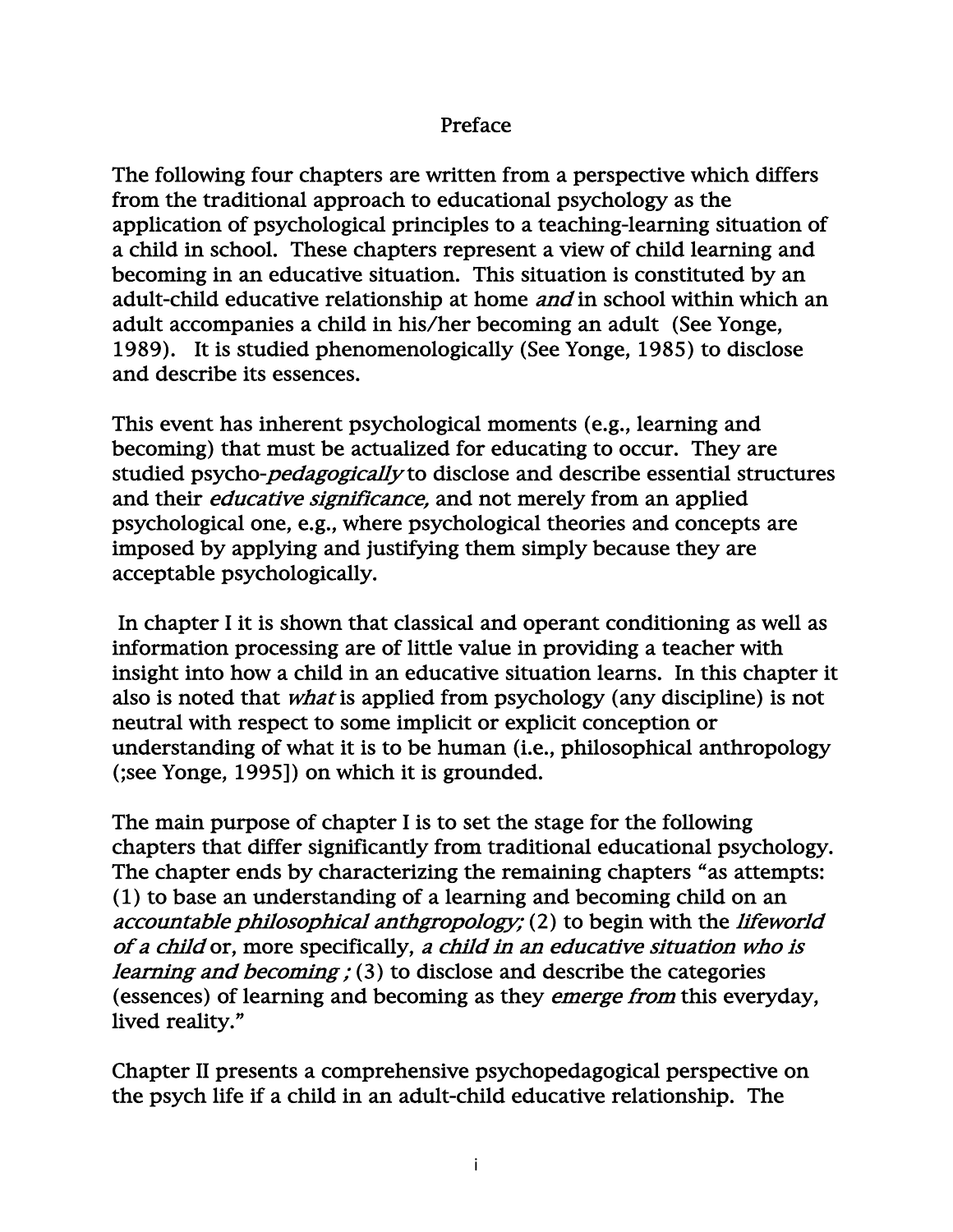psychic life refers to the totality of a child's potentialities; a child's task is to take the initiative to actualize them while being accompanied educatively by an adult. The essential modes of actualizing the psychic life are experiencing, willing, lived experiencing, knowing and behaving which are manifested in a child's *learning* and *becoming*. This chapter describes how this occurs as a unity; i.e., the nodes of actualizing the psychic life, learning and becoming are distinguishable but functionally inseparable.

Chapter III focuses mainly on eight modes of learning with the proviso that they are possible only within the actualization of the psychic life via experiencing, willing, etc. The modes of learning and of becoming (see chapter IV) occur as a coherent whole and the four chapters continually address and describe how this occurs.

Tfe specific modes of learning explicated are sensing, attending, perceiving, thinking, imagining and fantasizing, as well as remembering. These are *activities* in which anyone must engage to learn something. Although not explicitly considered in the following chapters, in planning a lesson, these learning activities should be planned for such that they are in harmony with a teacher's *activities* of teaching.

Chapter IV is an explication of how a child becomes an adult, viewed from within an adult-child educative relationship. It begins with an overview of the ideas and achievements of several prominent developmental psychologists. Many have a strong biological flavor and do not leave much room for a child's *own* participation in his/her becoming as well as the necessary educative accompaniment of an adult.

The second part of the chapter considers the essential modes by which a child realizes his/her adulthood (i.e., becomes) while being accompanied educatively by an adult. A child's modes of becoming are exploring, emancipating, distancing, differentiating and objectifying while an adult must accompany (educate) a child affectively, cognitively and normatively. (this is because the psych life as a totality, including learning and becoming, is permeated with affective, cognitive and normative moments).